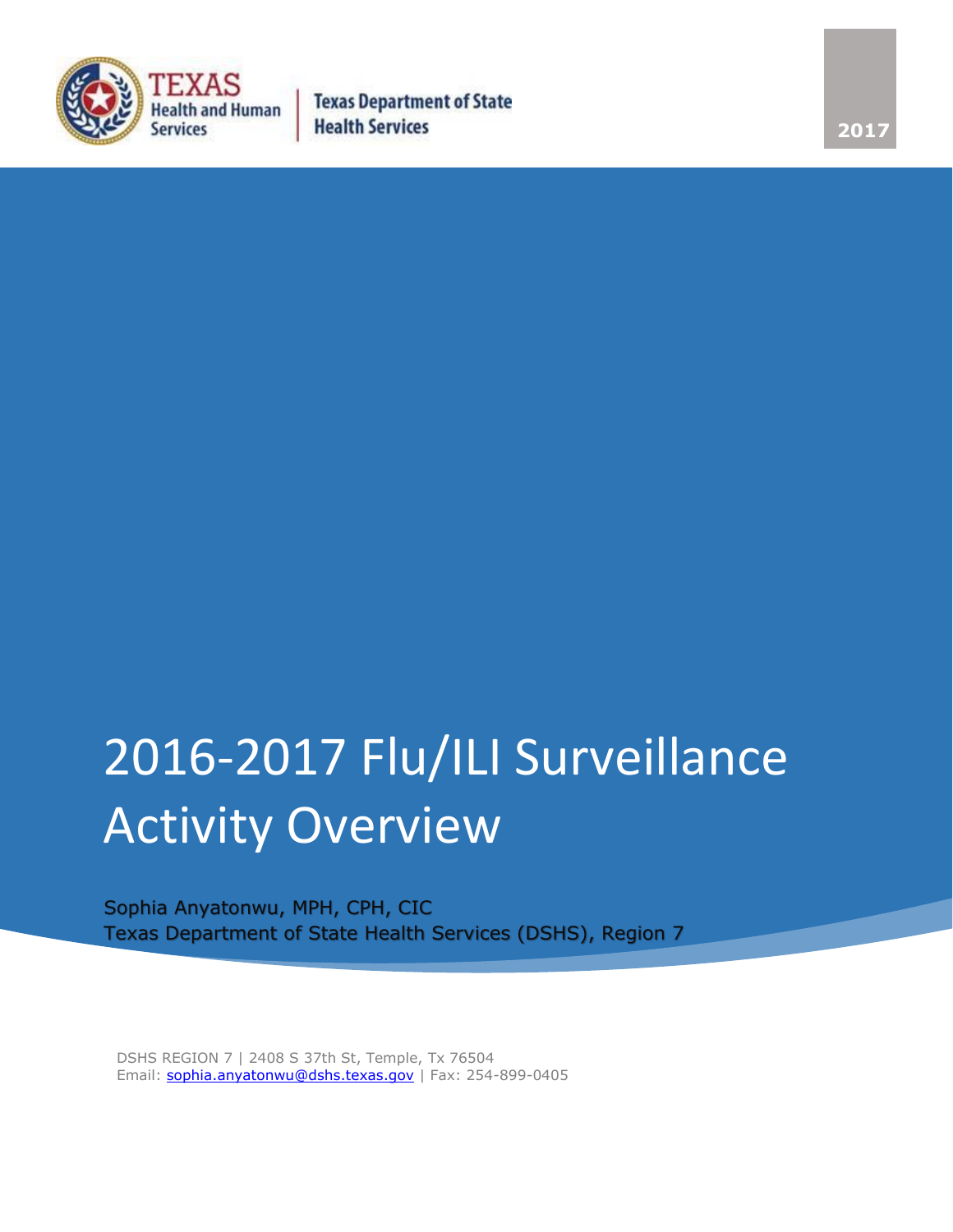

2016-2017 DSHS Region 7 Flu/ILI Surveillance Activity Summary

*\*Information is based off of data collected from local health departments, schools, clinics, hospitals, and additional facilities located in DSHS Region 7.*

Texas Department of State Health Services, Region 7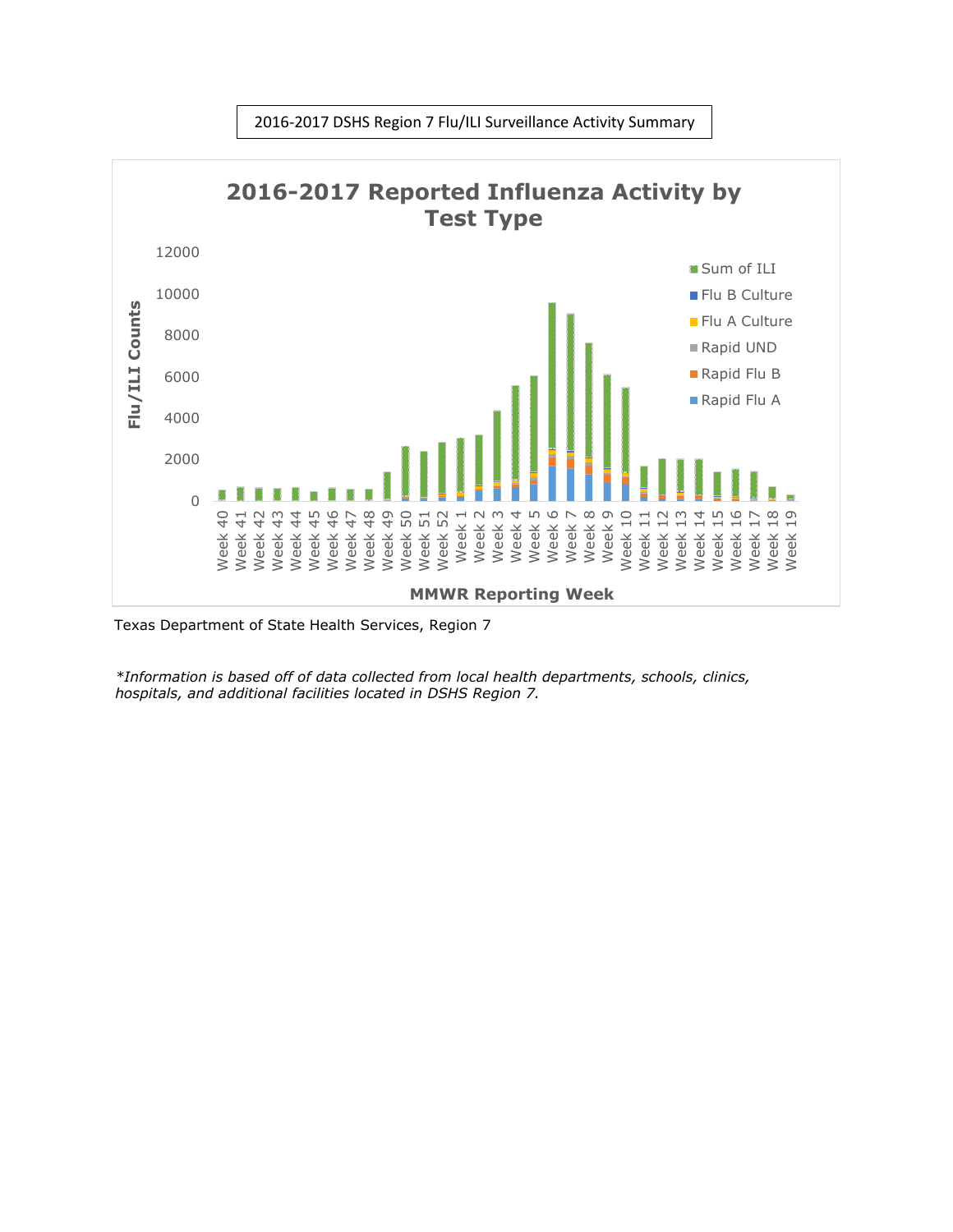

Texas Department of State Health Services, Region 7

*\*Information is based off data directly reported to DSHS Region 7 or a Local Health Department in the region. Please remember to notify us if there is a flu/ILI outbreak in your school district, facility, or jurisdiction.*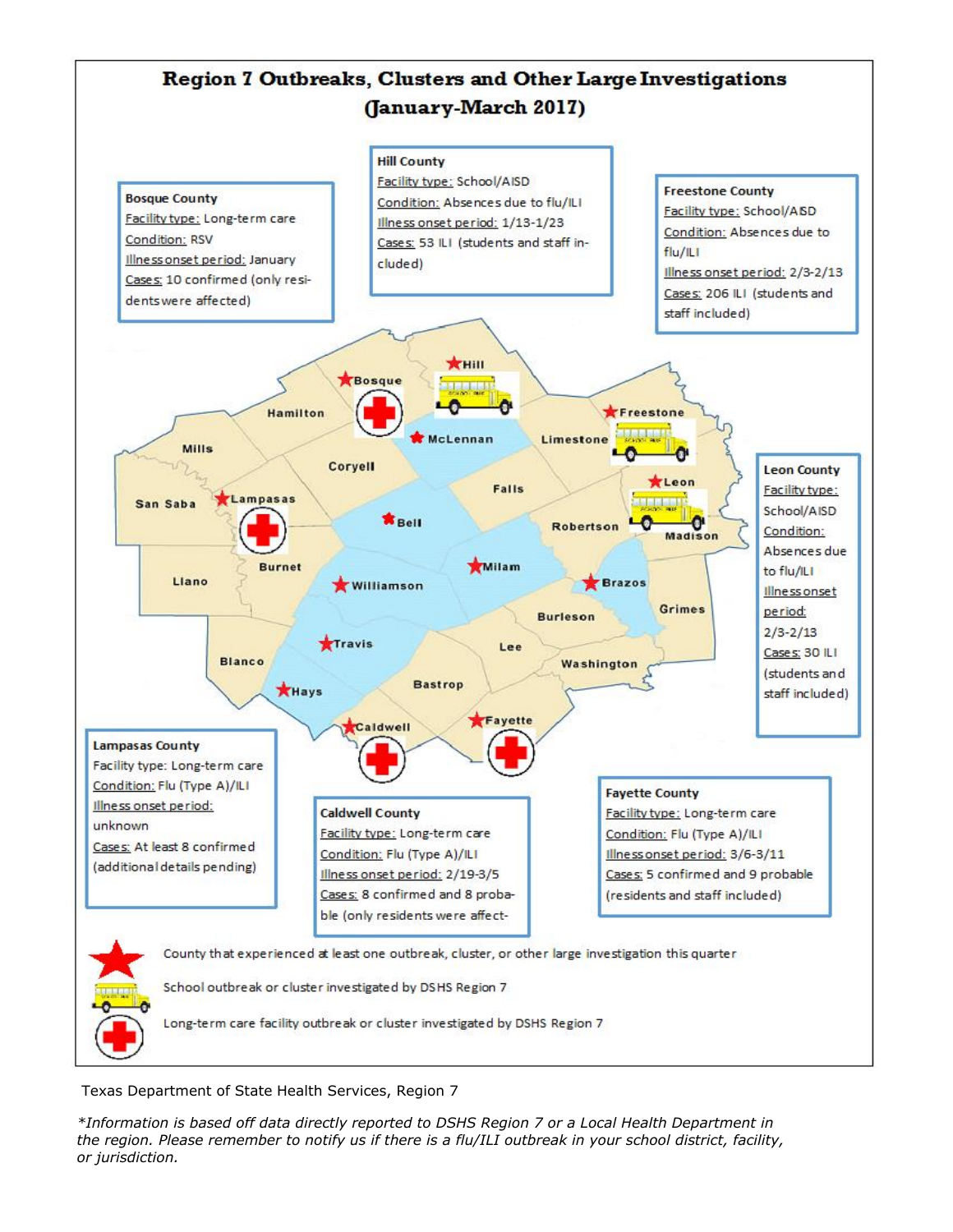2016-2017 DSHS Texas Influenza Surveillance Report for Hospital Labs



Figure 1: Number and Percentage of Tests (Antigen, Culture, PCR) Positive for Influenza by Type and Subtype Reported by Texas Hospital Laboratories, 2016-2017 Season

Texas Department of State Health Services

*\*Hospital laboratories across Texas voluntarily report influenza tests (antigen, culture, and PCR) to the National Respiratory and Enteric Virus Surveillance System (NREVSS). Providers throughout Texas also submit specimens for influenza testing (PCR) to Texas public health laboratories, including the Texas Department of State Health Services (DSHS) state laboratory in Austin and the nine Texas Laboratory Response Network (LRN) laboratories.<http://dshs.texas.gov/idcu/disease/influenza/surveillance/2017/>*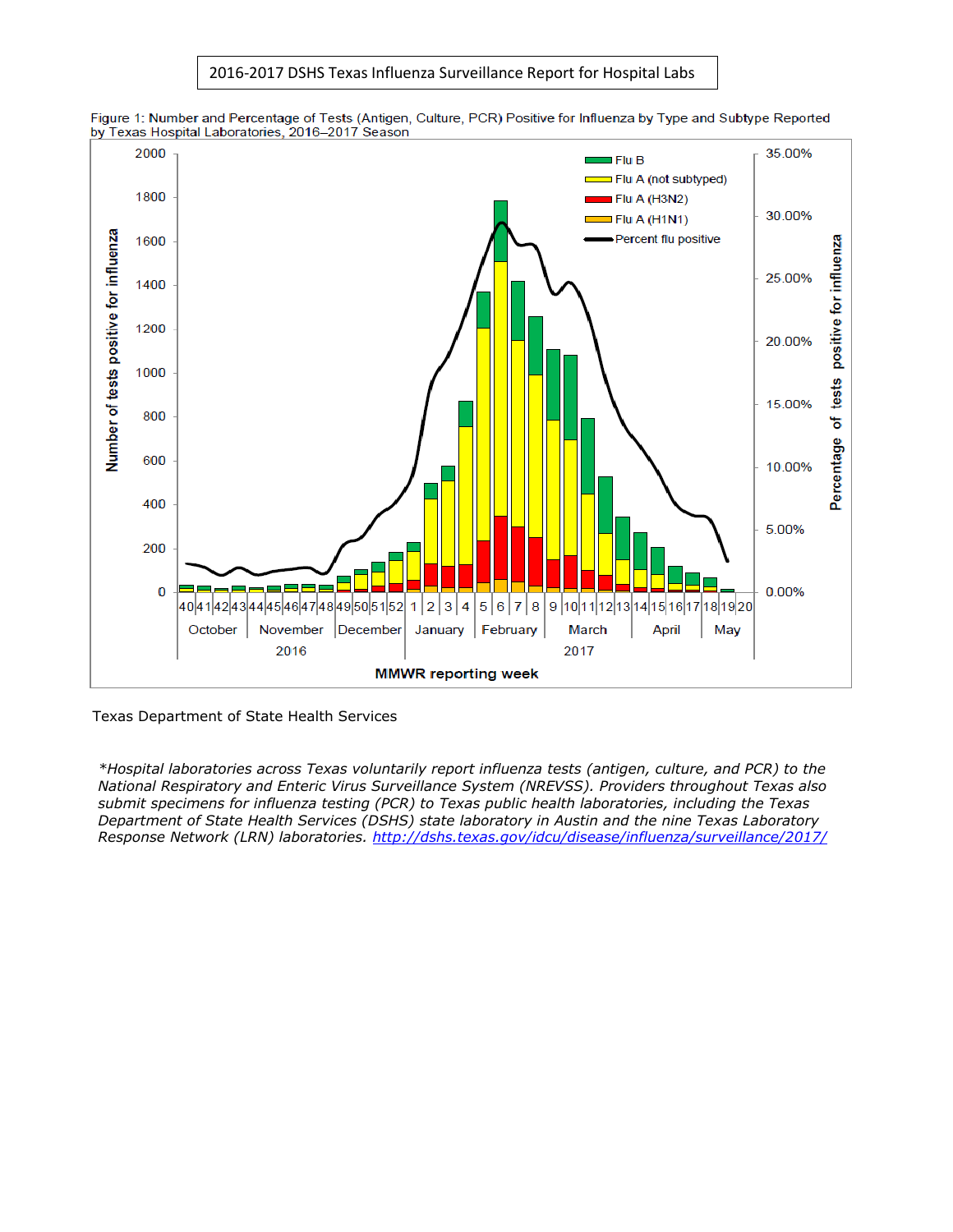





Texas Department of State Health Services

*\*Hospital laboratories across Texas voluntarily report influenza tests (antigen, culture, and PCR) to the National Respiratory and Enteric Virus Surveillance System (NREVSS). Providers throughout Texas also submit specimens for influenza testing (PCR) to Texas public health laboratories, including the Texas Department of State Health Services (DSHS) state laboratory in Austin and the nine Texas Laboratory Response Network (LRN) laboratories.<http://dshs.texas.gov/idcu/disease/influenza/surveillance/2017/>*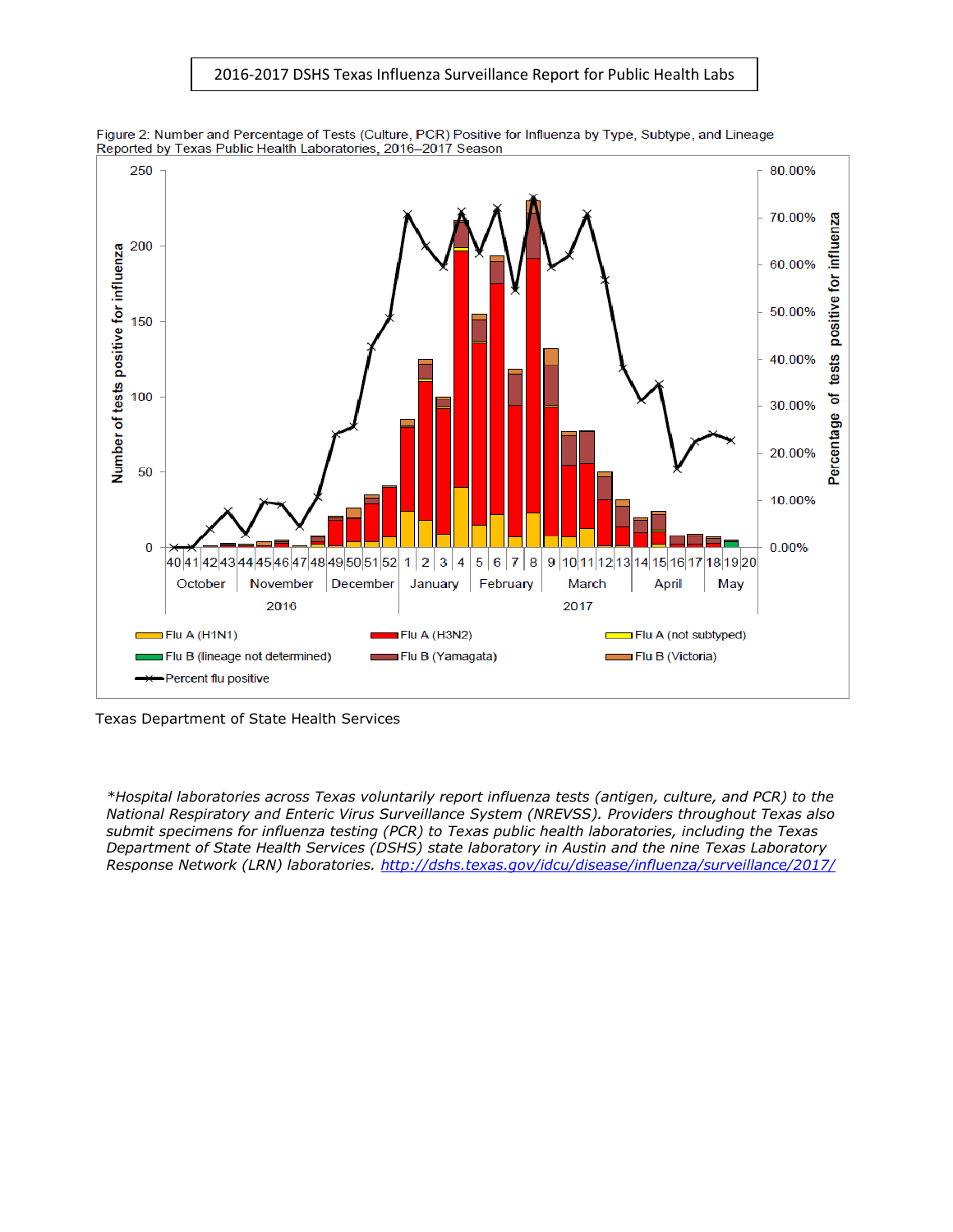

Texas Department of State Health Services

*\*Additional influenza test results (rapid tests, culture, PCR) and ILI activity were reported from providers and public health departments throughout the state (see county map at the end of this report).<http://dshs.texas.gov/idcu/disease/influenza/surveillance/2017/>*

*^Red oval covers counties in DSHS Region 7*